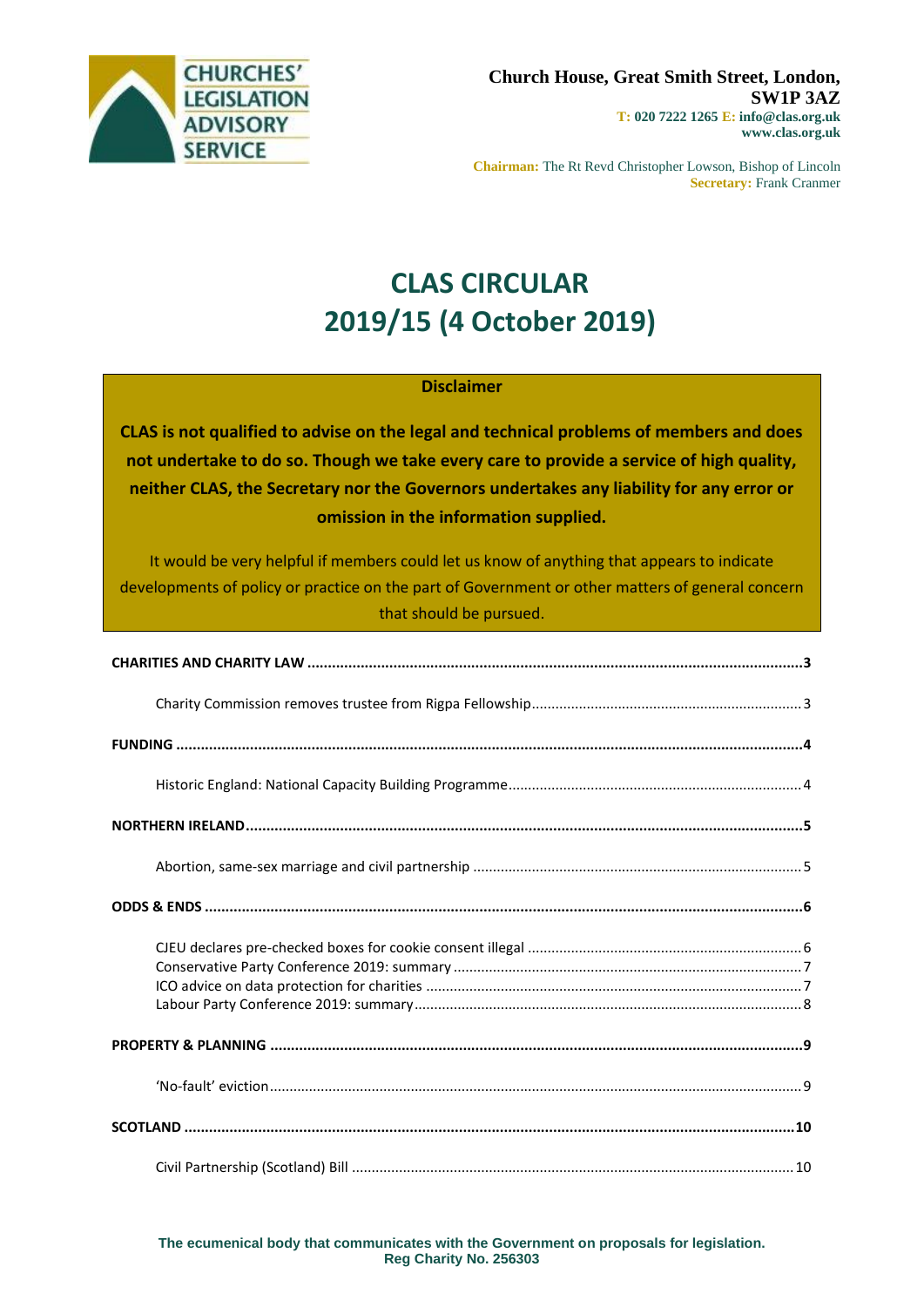| <b>Churches' Legislation Advisory Service</b> | <b>Circular 2019/15</b> |
|-----------------------------------------------|-------------------------|
|                                               |                         |
|                                               |                         |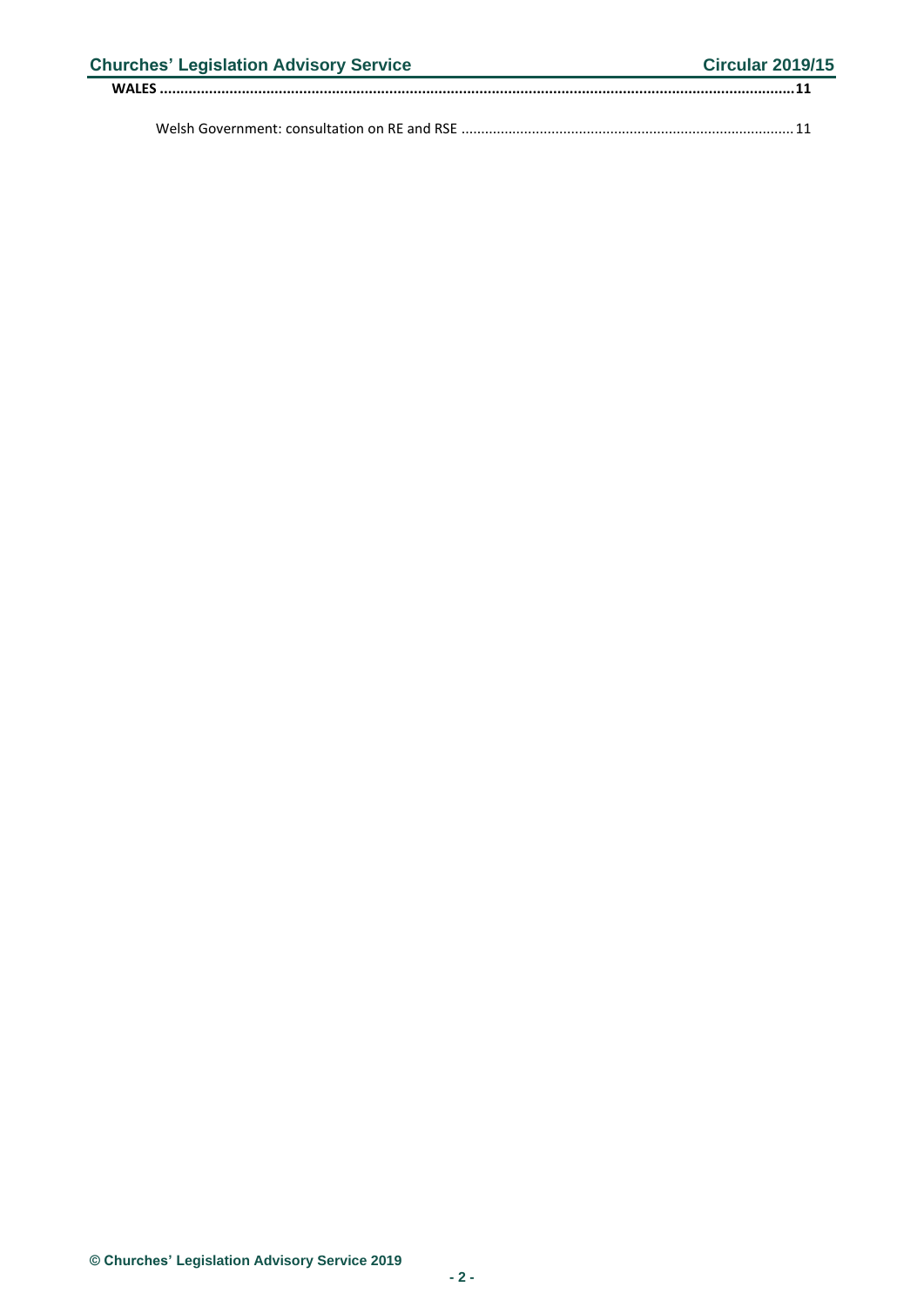# <span id="page-2-0"></span>**CHARITIES AND CHARITY LAW**

<span id="page-2-1"></span>**Charity Commission removes trustee from Rigpa Fellowship**

**For information**

The Charity [Commission](https://www.gov.uk/government/news/charity-regulator-removes-trustee-from-rigpa-fellowship?utm_source=3b450deb-5d05-412c-ac58-af4336e2016b&utm_medium=email&utm_campaign=govuk-notifications&utm_content=daily) has removed a trustee from her role and banned her from trusteeship after her failure to respond appropriately to serious abuse within Rigpa Fellowship, a national charity with objects to advance the Buddhist religion.

A statutory inquiry by the Commission found that the trustee knew of instances and allegations of improper acts and sexual and physical abuse against students at the charity but had failed to take appropriate action in response. She either failed to recognise or sought to downplay the seriousness of the allegations and was responsible for misconduct and/or mismanagement in the administration of the charity. The inquiry continues and the Commission intends to publish a full report setting out its findings and conclusions in due course.

[Source: Charity Commission, 23 September]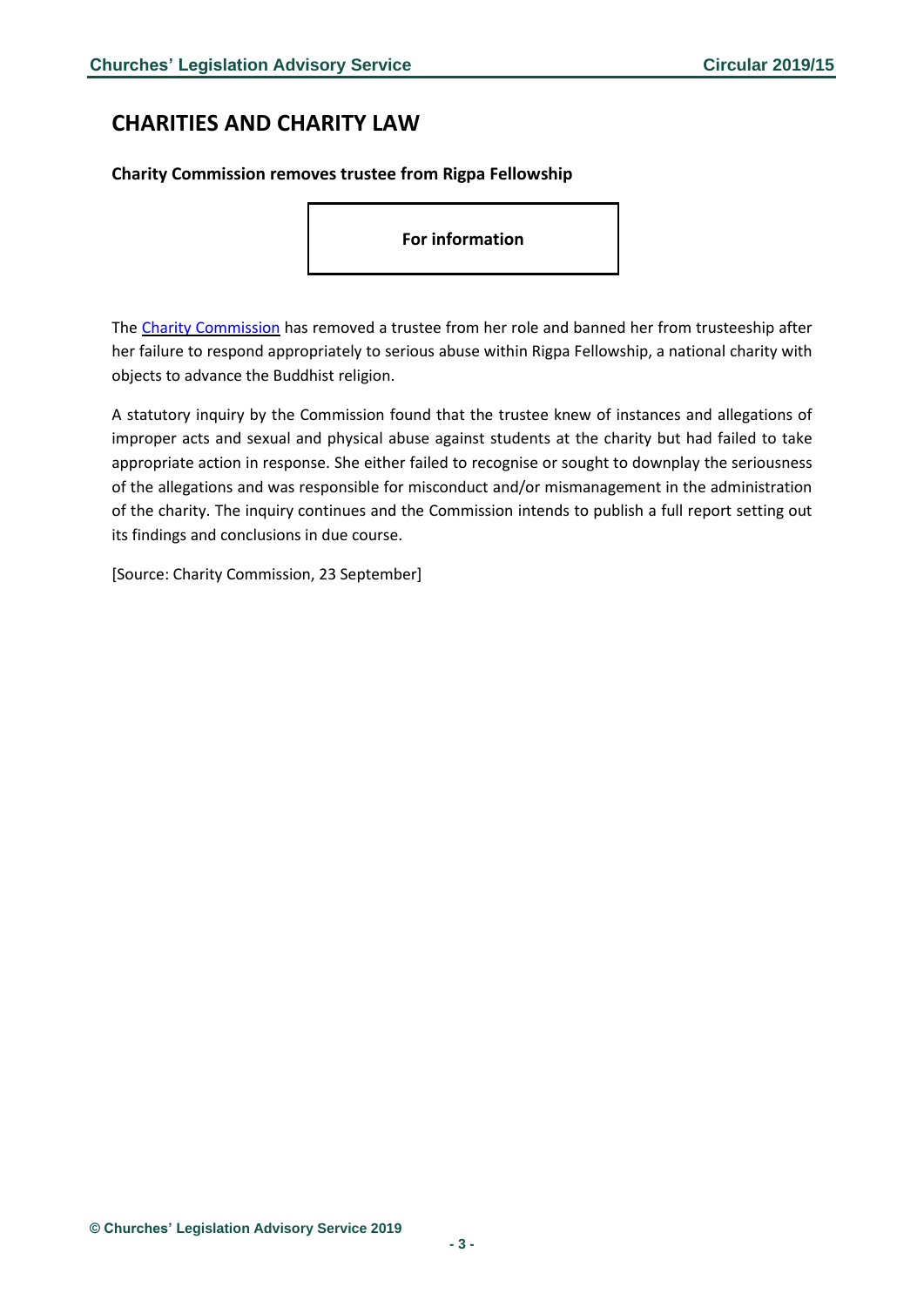# <span id="page-3-0"></span>**FUNDING**

### <span id="page-3-1"></span>**Historic England: National Capacity Building Programme**

**For information**

Historic England's National Capacity Building [Programme](https://historicengland.org.uk/services-skills/grants/our-grant-schemes/national-capacity-grants/) is now open for applications. Grants are available to third sector and voluntary organisations in England for projects which are national in coverage and that strengthen the ability of the sector to reduce or avoid risk to the historic environment.

Support is focused on building and maintaining sector capacity on the sustainable management and development of the historic environment. Activities and projects are expected to help to reduce or avoid risk to the historic environment and priority will be given to eligible activities and projects for which there is a lack of alternative sources of funding. The deadline is **10 November 2019**.

[Source: Historic Religious Buildings Alliance, 2 October]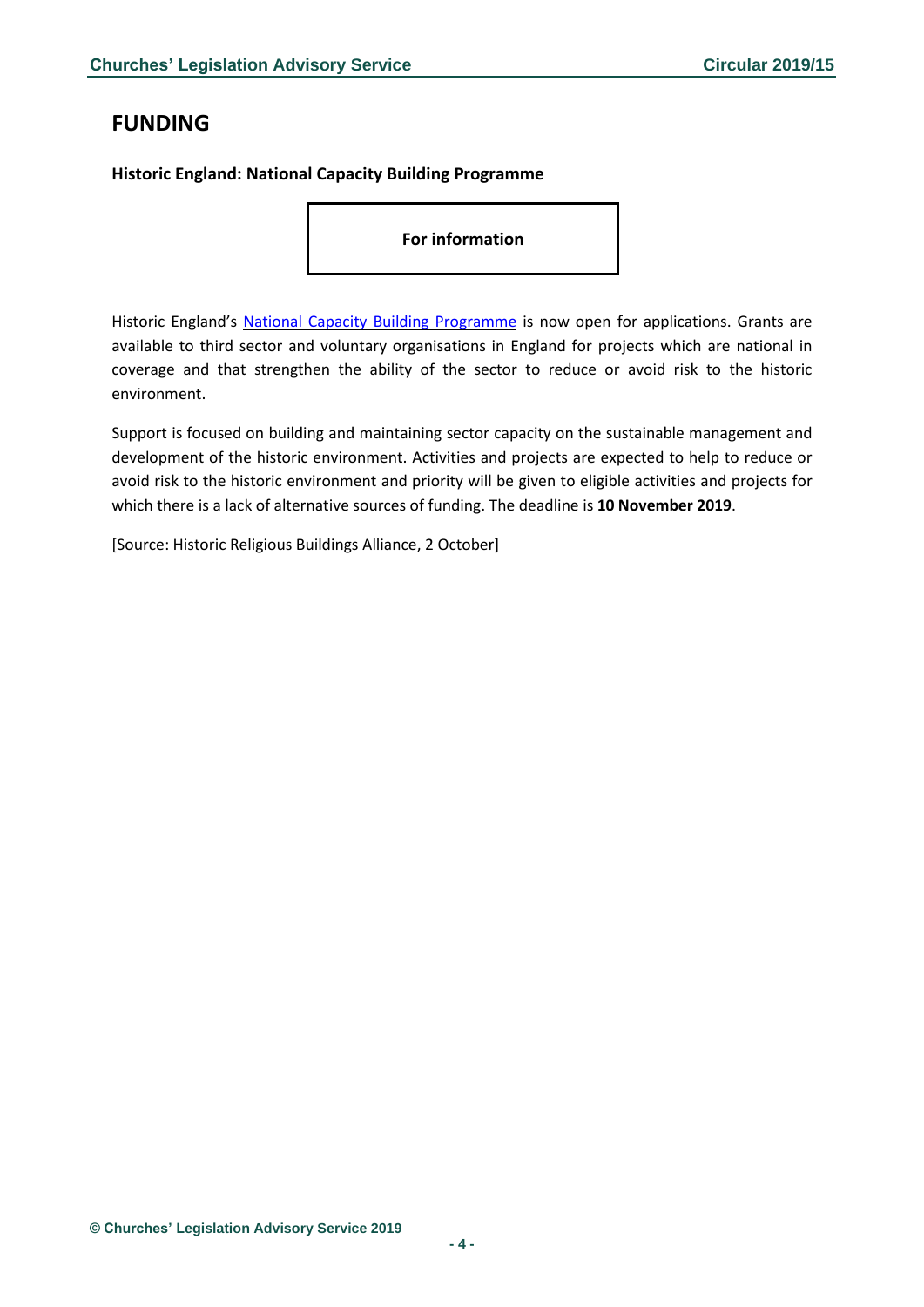### <span id="page-4-0"></span>**NORTHERN IRELAND**

<span id="page-4-1"></span>**Abortion, same-sex marriage and civil partnership**

### **For information**

The Northern Ireland (Executive Formation) Act 2019 requires the Northern Ireland Secretary, *inter alia*, to introduce secondary legislation providing for same-sex marriage, opposite-sex civil partnerships and greater access to abortion if a Northern Ireland Executive is not formed by 21 October 2019. On Monday, in a debate on the Report pursuant to s.3(14) of the Act, the Secretary of State, Julian Smith, made it clear that the Government will legislate if an Executive is not formed by the deadline:

'... the Northern Ireland (Executive Formation etc) Act 2019 requires the UK Parliament to introduce laws on same-sex marriage and opposite-sex civil partnerships, abortion and victims payments. This House has spoken, and the duty to legislate will come into effect if the Executive are not back up and running before 21 October. My Department will shortly begin an awareness campaign to ensure that women and citizens across Northern Ireland are clear as to how we plan to proceed to regulate for these new legal duties.

I recognise that these are sensitive issues, and this Government's preference is that they are taken forward by a restored Assembly and Executive, but to those who now lobby me and others in Government to somehow change the law I say that the only way for these laws to be changed and shaped in the best interests of Northern Ireland is for the Northern Ireland party leaders to form an Executive and get back into government. To that end, following the frustratingly slow pace over the summer caused by a range of factors, I will this week work urgently with the Northern Ireland parties and the Irish Government to do everything I can to break the logjam and to get Stormont up and running. The time for that is now. The party leaders need to show leadership and do the right thing for the people of Northern Ireland.'

On Thursday 3 October in the case of Ms Sarah Ewart, Keegan J followed the earlier decision by the Supreme Court and ruled in the High Court in Belfast that the current Northern Irish abortion law was incompatible with Article 8 ECHR in relation to fatal foetal abnormality. There is a summary of her judgment [here.](https://judiciaryni.uk/sites/judiciary/files/decisions/Summary%20of%20judgment%20-%20Court%20Delivers%20Abortion%20Legislation%20Judgment.pdf)

[Source: Commons *Hansard*, 30 September]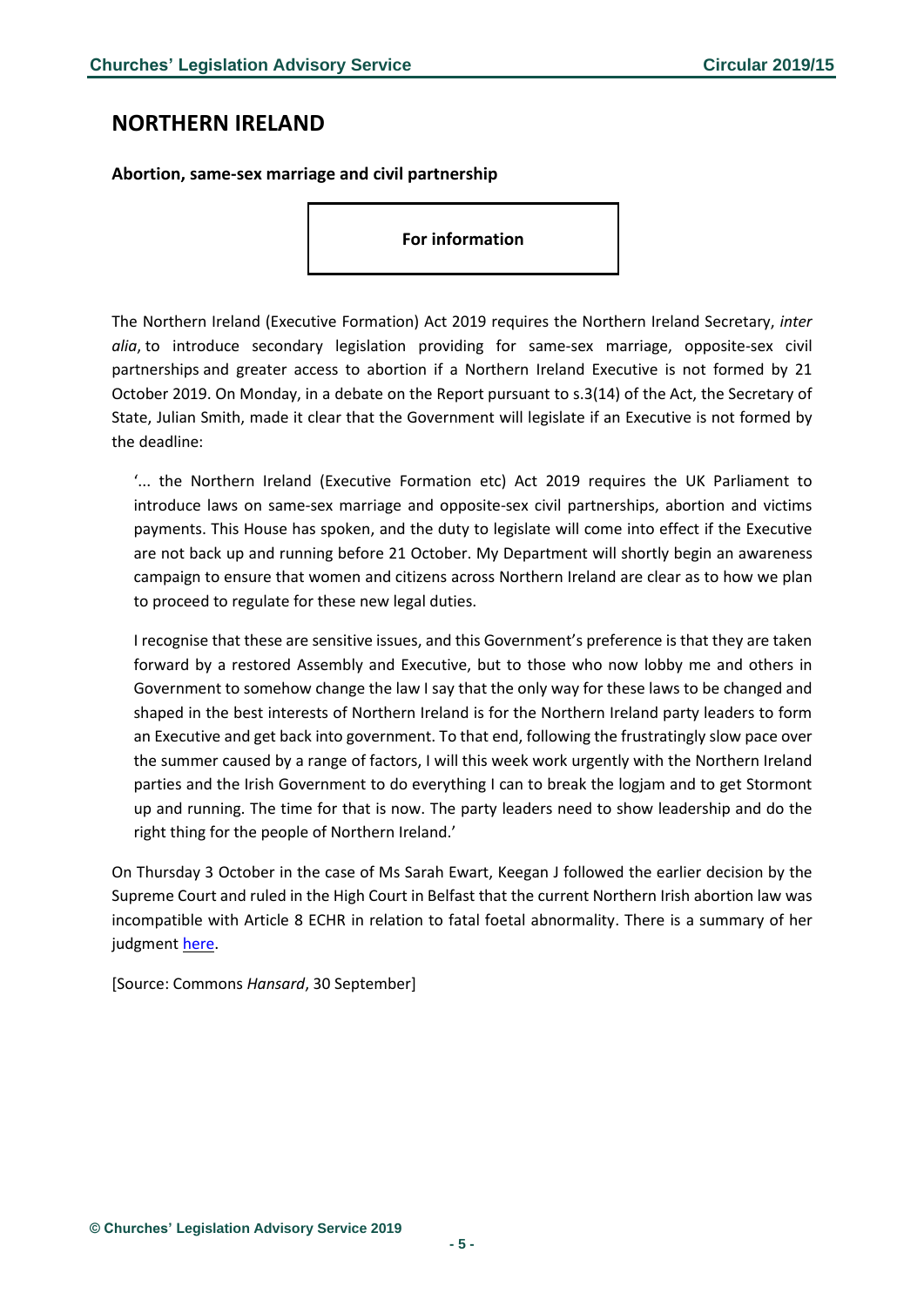# <span id="page-5-0"></span>**ODDS & ENDS**

<span id="page-5-1"></span>**CJEU declares pre-checked boxes for cookie consent illegal** 

**For information and possibly for action**

The European Court of Justice has handed down a judgment in which it has held that requiring website users to untick pre-checked consent boxes in order to prevent cookies from recording visitor information is illegal under EU data protection law. The judgment, Planet49 [2019] EUECJ [C-673/17,](http://curia.europa.eu/juris/document/document.jsf?docid=218462&mode=req&pageIndex=1&dir=&occ=first&part=1&text=&doclang=EN&cid=1593258) was in response to a request for a preliminary ruling from the German *Bundesgerichtshof* [Federal Court of Justice] about an aspect of the interpretation of EU data protection law. The request arose from proceedings between two consumer organisations and Planet49 GmbH, an online gaming company, and the issue was a promotional Internet lottery organised by Planet49 and the validity of the online consent given by participants to:

- the transfer of their personal data to the company's sponsors and partners;
- the storage of information; and
- the access to information stored in the terminal equipment of those users.

Intending participants in the lottery had to enter their postcodes, which redirected them to a web page where they had to enter their names and addresses. Beneath the input fields for the address were two bodies of explanatory text accompanied by checkboxes. The first body of text with a checkbox did not have a preselected tick, but the second set of text with a checkbox *did* have a preselected tick. So the question for the CJEU was, 'Does asking someone to uncheck a pre-checked box constitute sufficient consent to data processing for the purposes of EU data protection law?'

The CJEU held – again in brief – that *it does not*. It ruled that the necessary consent referred to in the various EU Data Protection Regulations

'is not validly constituted if, in the form of cookies, the storage of information or access to information already stored in a website user's terminal equipment is permitted by way of a prechecked checkbox which the user must deselect to refuse his or her consent.'

If you use pre-checked boxes on your website for (eg) requests for e-mail notifications about new material, you should think very hard about amending them to remove the ticks. It all may sound very trivial, but the law on consent around the use of personal data has become much more stringent since the advent of the GDPR.

#### **\*\*\*\*\*\*\*\*\*\***

*For a longer and more detailed version of this note, see the blog post: CJEU declares [pre-checked](http://www.lawandreligionuk.com/2019/10/02/cjeu-declares-pre-checked-boxes-for-cookie-consent-illegal-planet49/) boxes for cookie consent illegal: [Planet49.](http://www.lawandreligionuk.com/2019/10/02/cjeu-declares-pre-checked-boxes-for-cookie-consent-illegal-planet49/)*

[Source: CJEU, 1 October]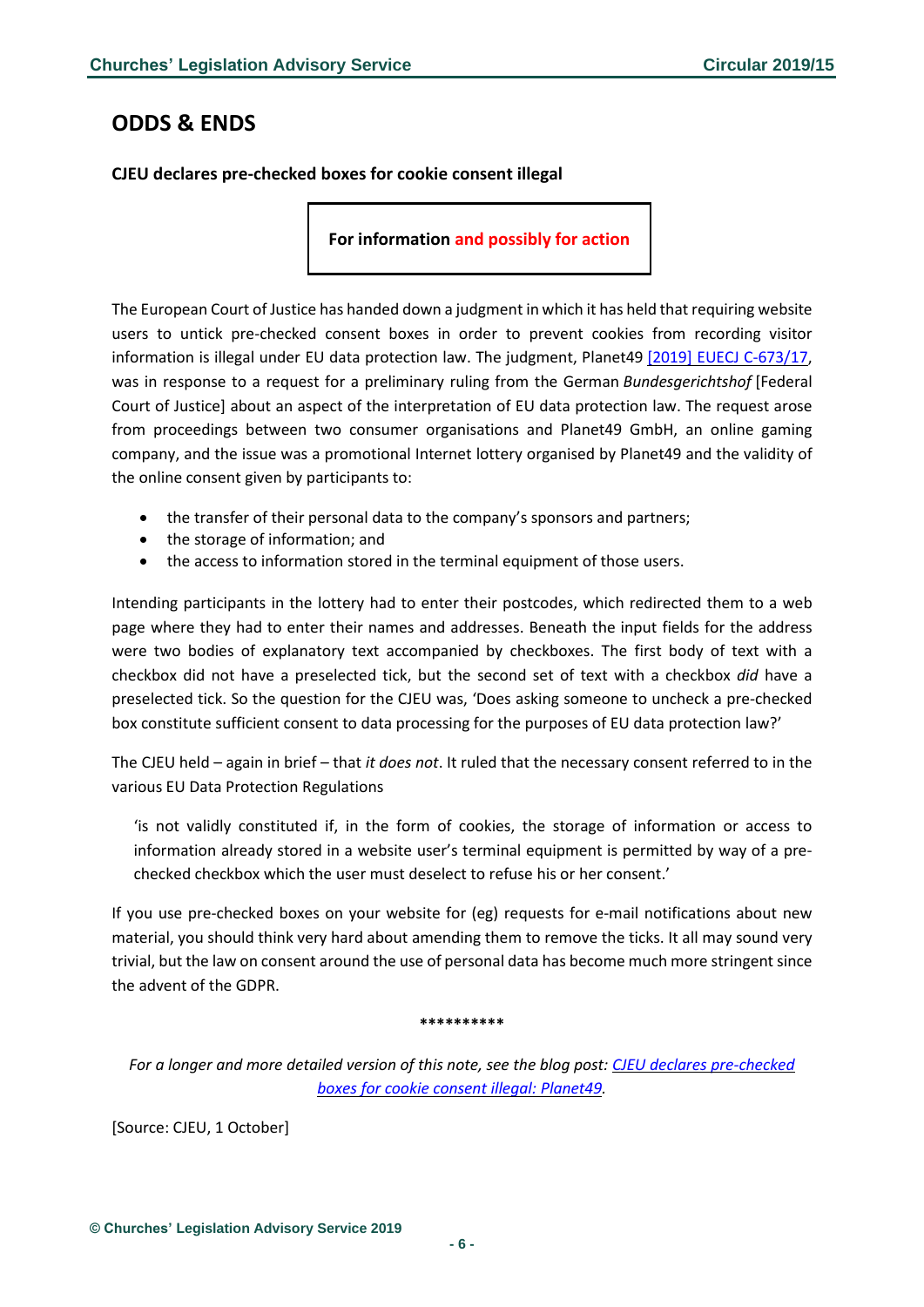<span id="page-6-0"></span>**Conservative Party Conference 2019: summary**

**For information**

The Conservative Party Conference 2019 came to a close on 2 October with the party announcing a few policies that may be of interest to CLAS members:

Nicky [Morgan,](https://press.conservatives.com/post/188044636650/nicky-morgan-speech-to-conservative-party) DCMS Secretary: to "dramatically speed up" the rollout of gigabit broadband right across the UK.

Sajid [Javid,](https://press.conservatives.com/post/188044372850/chancellor-speech-to-conservative-party) Chancellor of the Exchequer:

- a new Roads Investment Strategy, investing £29 billion for strategic and local roads over the next five years;
- the [National](https://press.conservatives.com/post/188062105610/chancellor-sets-out-plan-to-end-low-pay-in-the-uk) Living Wage for 21+ to reach £10.50 by 2024;
- committing £5 billion to support full-fibre rollout to the hardest-to-reach 20 per cent of the country; and
- a White Paper on further devolution in England.

[Theresa](https://press.conservatives.com/post/188044359665/theresa-villiers-speech-to-conservative-party) Villiers, DEFRA Secretary:

- an Environment Bill that will include the creation of an independent environmental watchdog (?in addition to the Environment Agency and SEPA or instead of?); and
- the creation of 'extensive' new forests in Northumberland.

[Source: Conservative Party, 30 September and Conservative Party, 2 October]

### <span id="page-6-1"></span>**ICO advice on data protection for charities**



The Information Commissioner's Office – via the Fundraising Regulator – has [published](https://www.fundraisingregulator.org.uk/more-from-us/news/ico-data-protection-5-ways-build-supporter-trust?utm_source=Bates%20Wells%20Braithwaite&utm_medium=email&utm_campaign=10909101_Briefing%2023.09.2019&dm_i=1Y95,6HTIL,EQ23A5,PS7JI,1) a [blog](https://www.fundraisingregulator.org.uk/more-from-us/news/ico-data-protection-5-ways-build-supporter-trust?utm_source=Bates%20Wells%20Braithwaite&utm_medium=email&utm_campaign=10909101_Briefing%2023.09.2019&dm_i=1Y95,6HTIL,EQ23A5,PS7JI,1) outlining its top data protection tips for charities and third sector organisations.

The blog discusses:

- supporting people accessing their data;
- keeping people's data secure;
- being transparent about people's data;
- preparing for the unexpected; and
- data protection and Brexit.

[Source: ICO, 18 September]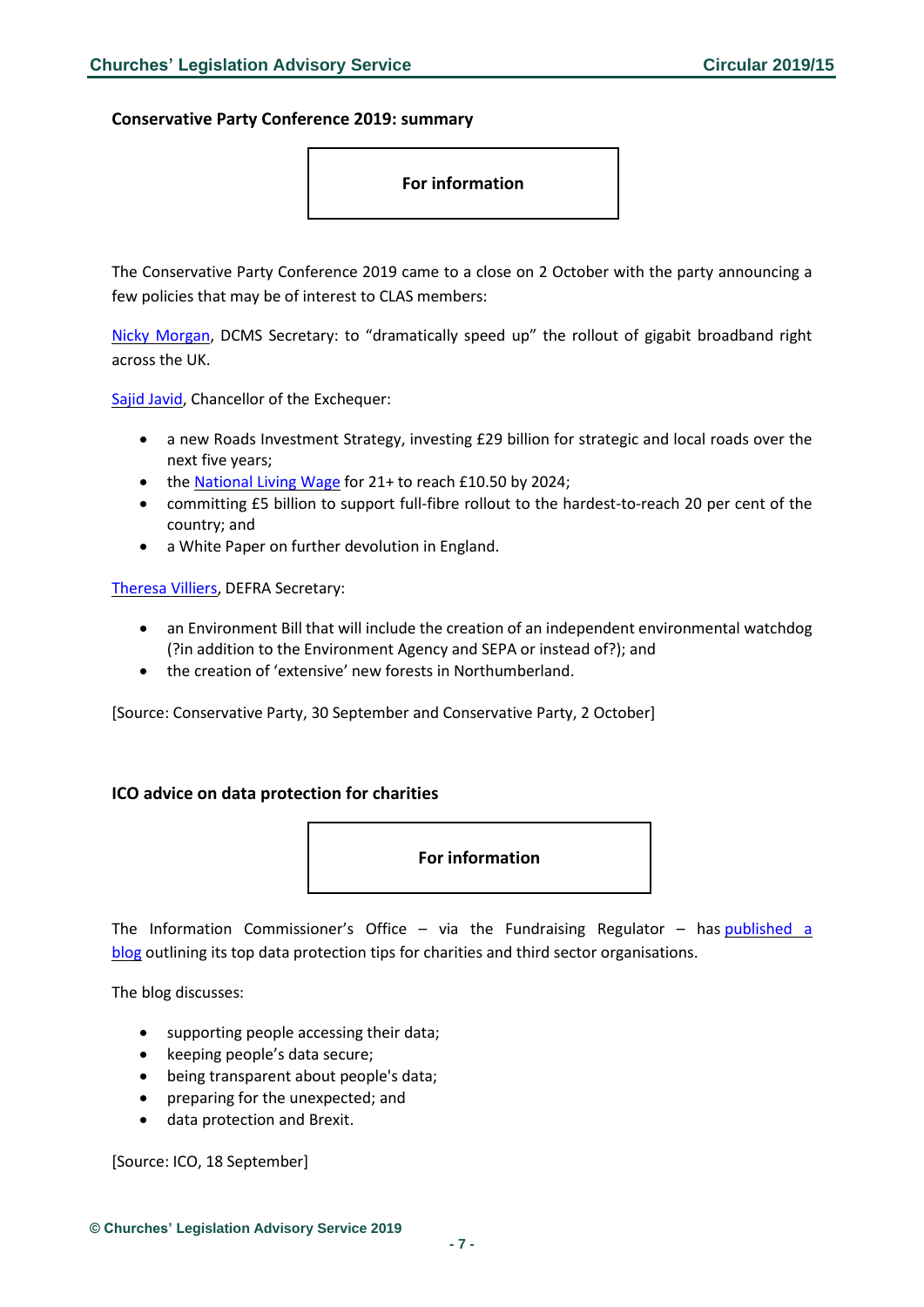<span id="page-7-0"></span>**Labour Party Conference 2019: summary**

**For information**

The Labour Party Conference 2019 came to a close on 23 September with the party announcing several policies of note:

Shadow Chancellor John McDonnell [announced:](https://labour.org.uk/press/john-mcdonnell-speaking-labour-party-conference/)

- the introduction of a new Living Wage of at least £10 an hour;
- forcing large companies to have a third of its directors elected by workers and a tenth of shares owned by those workers – with the potential to impact the larger members (as employers)?
- reducing average full-time hours to 32 per week within the next decade, with no loss of pay;
- banning zero-hour contracts;
- capping rents and building a million 'genuinely' affordable homes; and
- ending the opt-out from the EU Working Time Directive, requiring working hours to be included in legally binding sectoral agreements and setting up a Working Time Commission with the power to make recommendations to Government on increasing statutory leave entitlements.

The Conference also backed:

- [maintaining](https://www.bbc.co.uk/news/uk-politics-49827795) freedom of movement and extending migrant rights; and
- a new [Scotland](https://labour.org.uk/press/richard-leonard-speaking-labour-party-conference/) Act that will provide for the devolution of employment law.

[Source: Labour Party, 23 September and and BBC, 25 September]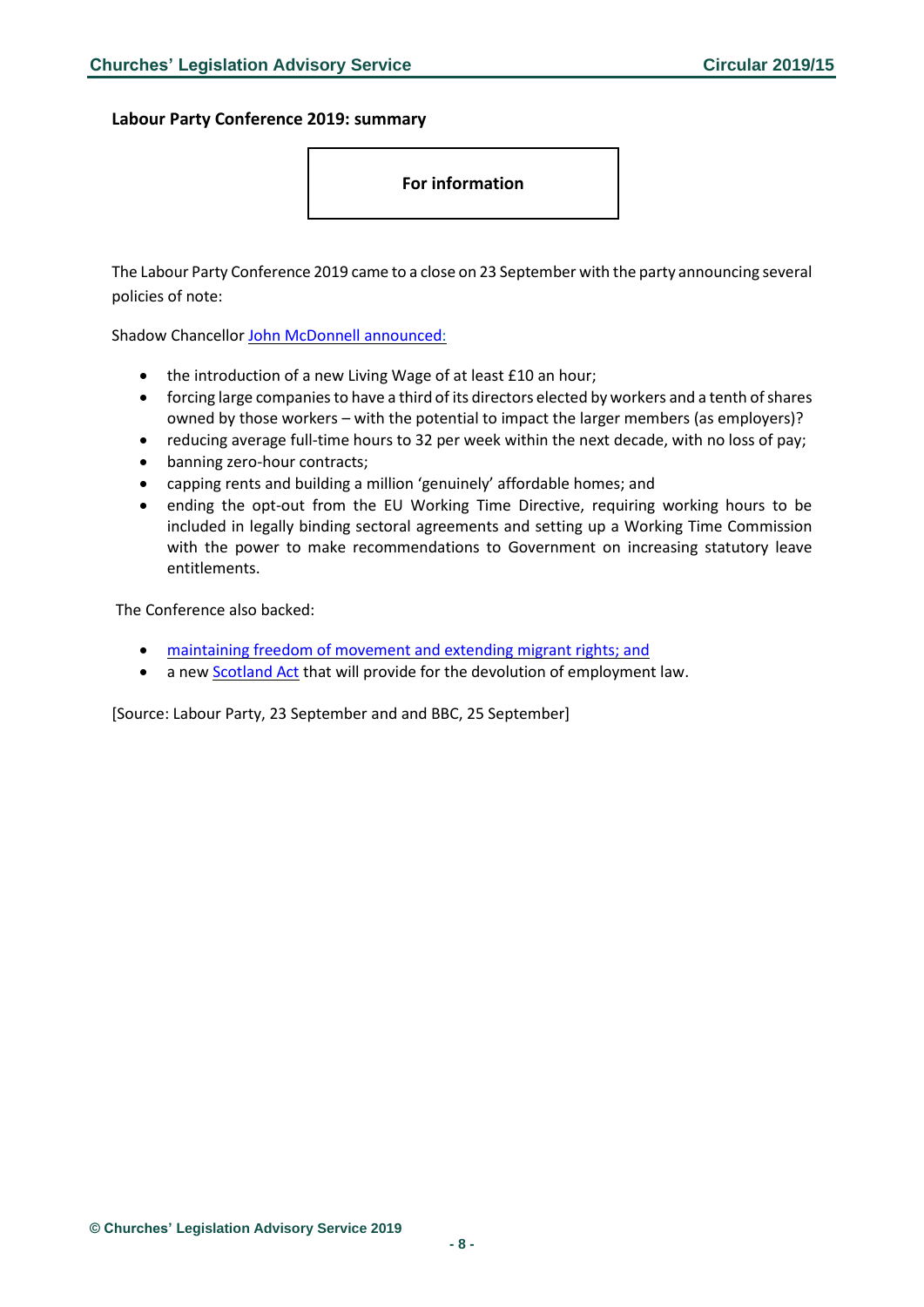# <span id="page-8-0"></span>**PROPERTY & PLANNING**

<span id="page-8-1"></span>**'No-fault' eviction**

**For information** 

In July, MHCLG launched a consultation on *[Overcoming the barriers to longer tenancies in the private](https://www.gov.uk/government/consultations/overcoming-the-barriers-to-longer-tenancies-in-the-private-rented-sector)  [rented sector](https://www.gov.uk/government/consultations/overcoming-the-barriers-to-longer-tenancies-in-the-private-rented-sector)*. The consultation closes on **12 October** and we are currently working on a response on behalf of CLAS. Any thoughts would be very welcome indeed.

[Source: MHCLG, 2 July]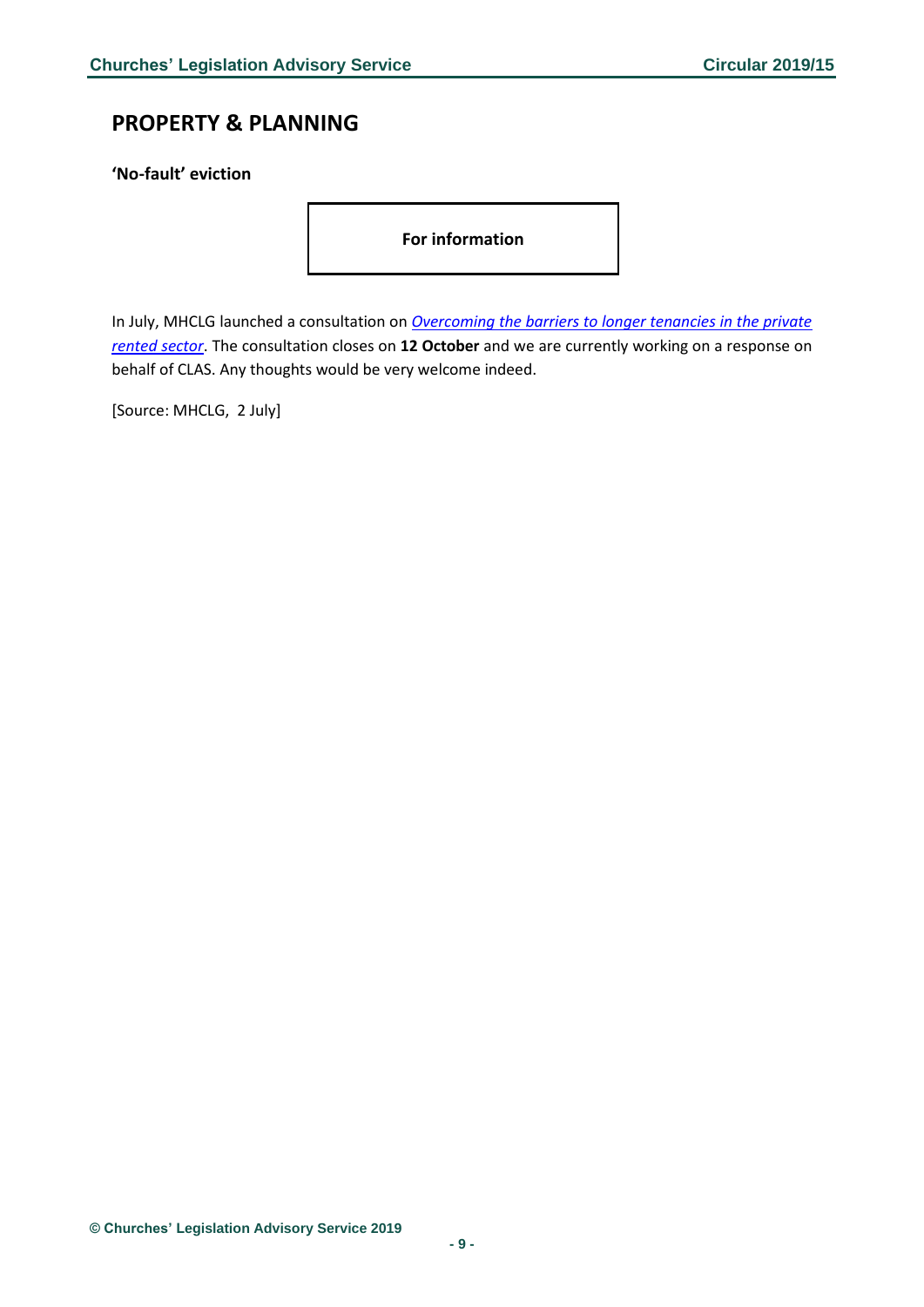# <span id="page-9-0"></span>**SCOTLAND**

### <span id="page-9-1"></span>**Civil Partnership (Scotland) Bill**

**For information** 

The Scottish Government has published the Civil Partnership (Scotland) Bill: 'An Act of the Scottish Parliament to enable persons of different sexes to be in a civil partnership'. Links to the Bill and the associated documents are [here.](https://www.parliament.scot/parliamentarybusiness/Bills/112997.aspx)

[Source: Scottish Government, 1 October]